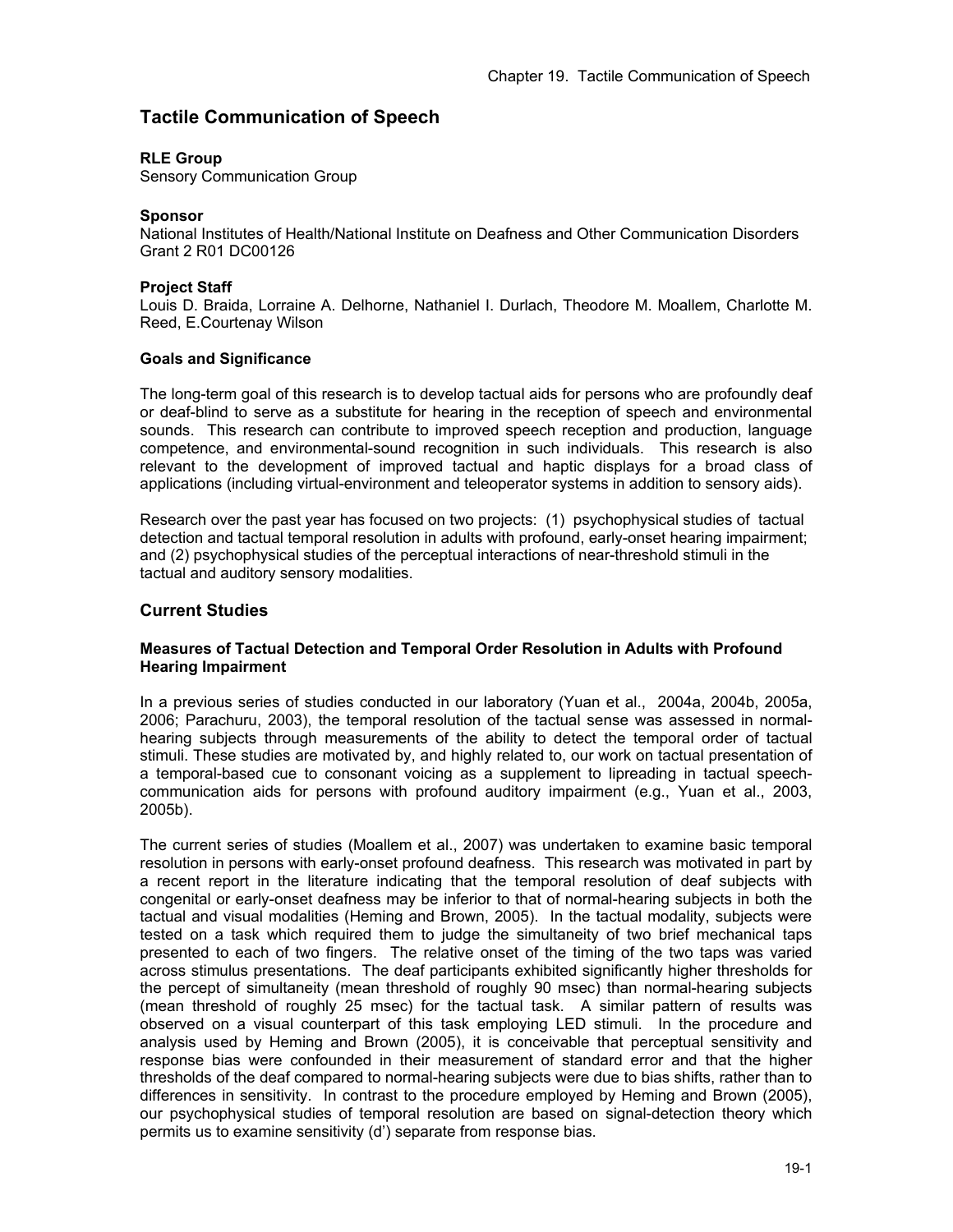### **Tactual Stimulating Device**

Psychophysical studies were conducted with deaf subjects and age-matched normal-hearing controls in which tactual stimuli were delivered to the index finger and thumb of the left hand using a multi-finger tactual stimulating device developed in our previous research (Tan and Rabinowitz, 1996; Brughera, 2002). This device consists of three rods that interface with the thumb, index finger and middle finger oriented in a manner that allows for a natural hand configuration (see bottom panel of Fig. 1). A photograph of the motor assembly (with labeled components) associated with one of the rods is provided in the upper panel of Fig. 1. The device is well-suited for use in psychophysical tactual experiments based on its capability for delivering a wide range of motions encompassing frequencies along a continuum from dc to 300 Hz, its linear response properties, and its insensitivity to loading of a finger on the rods.





### **Subjects**

Seven adults with profound hearing loss present at birth

**FIG 1.** Diagram of Tactuator.

participated in the experiments. These subjects (five females and two males) ranged in age from 18 to 56 years. The methods of communication currently employed by these subjects included American Sign Language (ASL) exclusively (three subjects), both ASL and English (three subjects), and Cued Speech (one subject). A group of five normal-hearing subjects (one female and four males) who were native speakers of English and ranged in age from 23 to 58 years, also participated in the study.

### **Experiment 1: Tactual Detection of Sinusoidal Signals**

Absolute detection thresholds for sinusoidal vibrations were measured at each of two sites (left index finger and left thumb), using nine stimulus frequencies in the range of 2 to 300 Hz. Measurements were obtained using an adaptive two-interval, two-alternative forced-choice (2I-2AFC) procedure with trial-by-trial correct-answer feedback. Thresholds in dB re 1 micrometer peak displacement are presented in Fig. 2 below for the individual deaf subjects, along with the average data across the five normal-hearing subjects.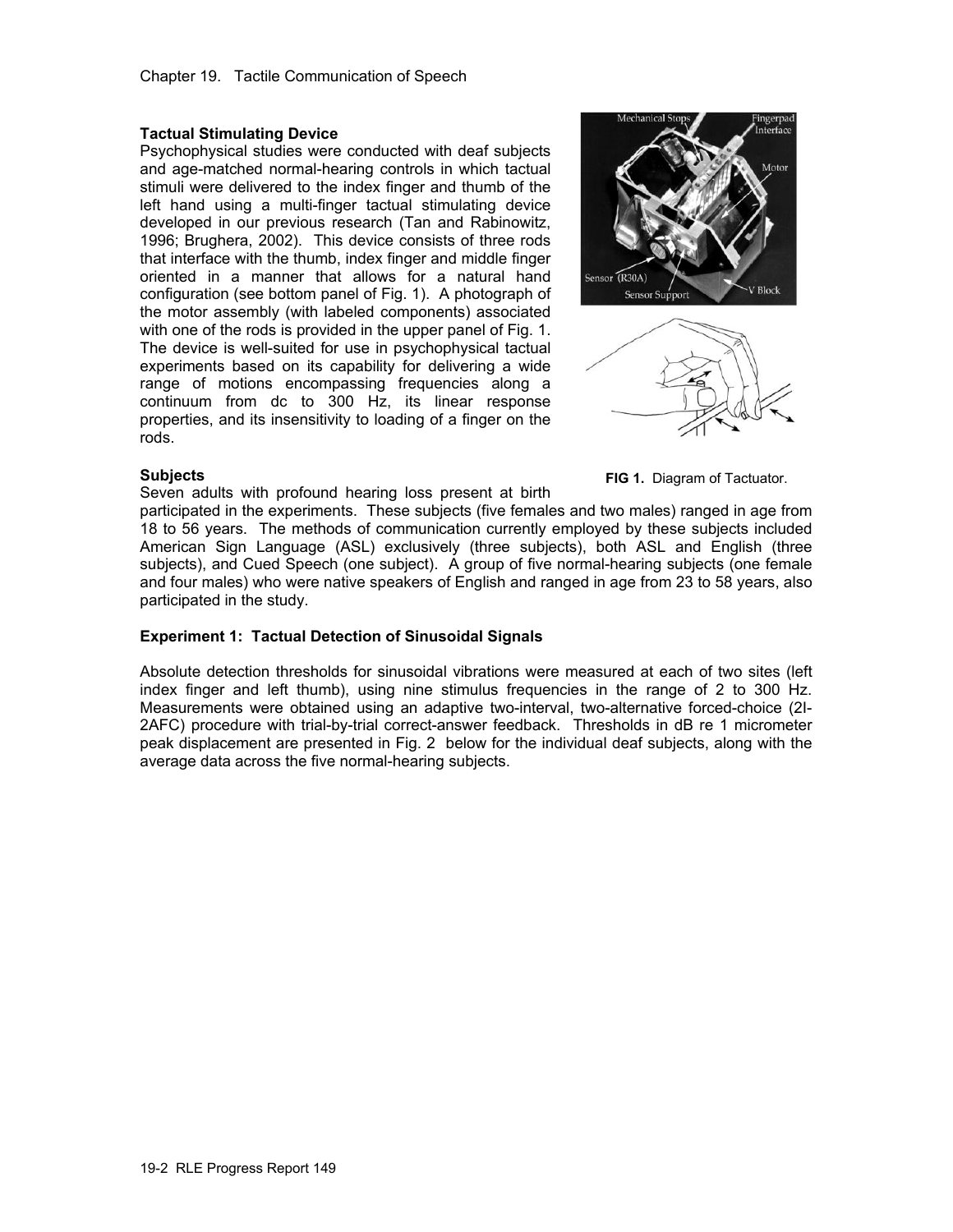

**Fig. 2:** Tactual Detection Thresholds as a Function of Frequency

These results indicate that the absolute detection thresholds are similar for deaf and normalhearing subjects, both of which are consistent with other data on tactual thresholds of normalhearing subjects reported in the literature (e.g., Bolanowski et al., 1988).

### **Experiment 2: Tactual Temporal-Onset Order Discrimination**

Tactual temporal-onset order thresholds were measured for two sinusoidal vibrations of different frequencies delivered to two separate locations (left thumb and index finger) of the tactual stimulating device (see Fig. 1). The frequency delivered to the thumb was fixed at 50 Hz (T50) and that to the index finger at 250 Hz (I250). The amplitude and duration of each of the two



Time **Fig. 3:** Time Line of Temporal Onset-Order Experimental Paradigm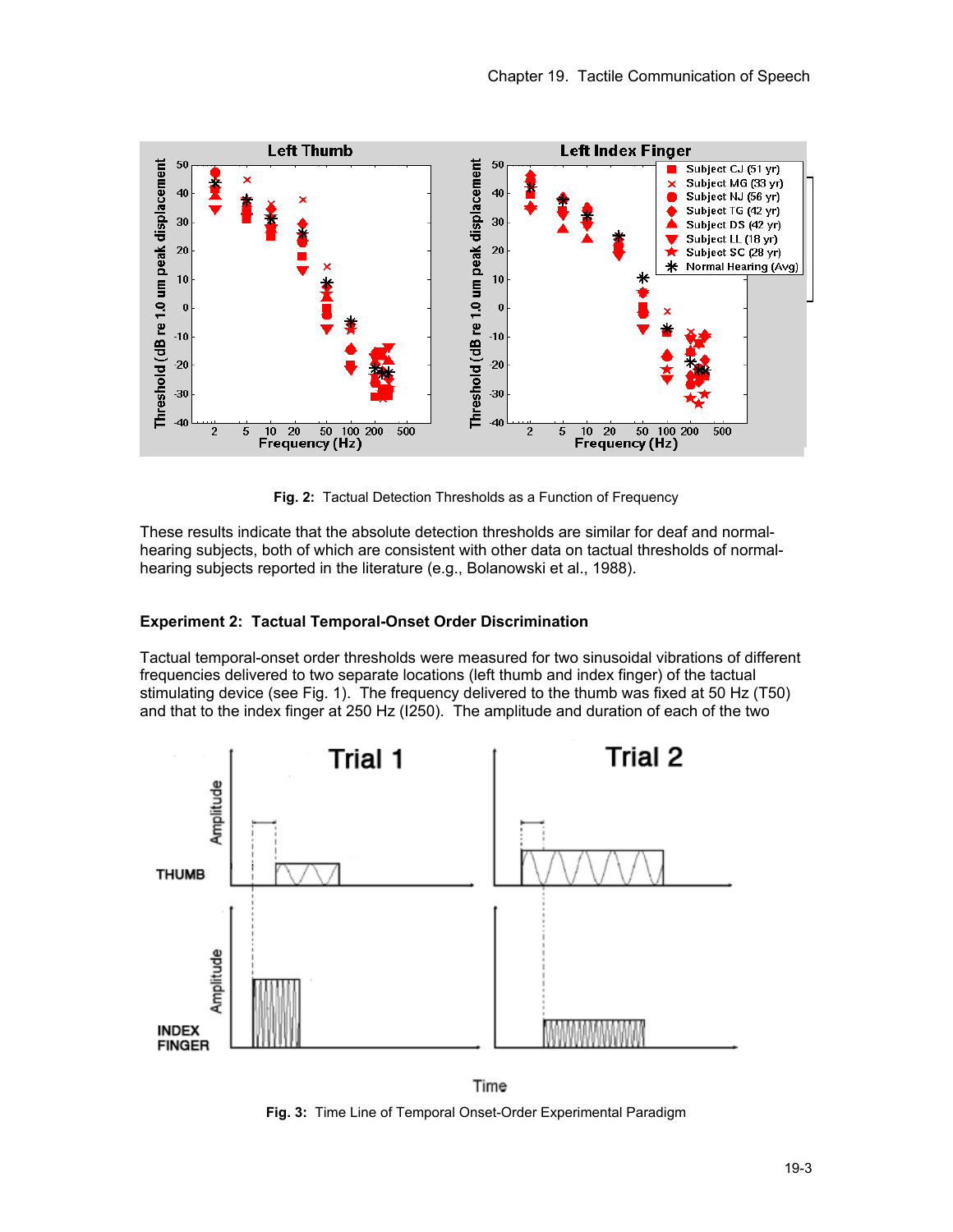sinusoidal vibrations were roved independently from trial to trial in a one-interval, two-alternative, forced-choice procedure (1I-2AFC), as shown in Fig. 3. Within a given run of trials, the absolute value of stimulus-onset asynchrony (|SOA|) of the signals delivered at the index finger relative to those at the thumb was fixed, and on each trial, the subject indicated which of the two stimuli had an earlier onset. Several values of |SOA| were tested to yield performance in percent-correct in the range of roughly 55 to 90%. Measures of sensitivity (d') and bias were calculated from the stimulus-response matrix obtained on each run. Threshold was defined as |SOA| required for  $d' = 1.0$ .

Results for individual normal-hearing and deaf subjects are presented in Fig. 4, where values of d' are plotted as a function of |SOA| for each individual subject. Temporal onset-order discrimination thresholds for the normal-hearing subjects (shown in the left side of Fig. 4) ranged from roughly 50 to 100 msec. Results for the deaf subjects (shown in the right side of the figure) indicate thresholds in the range of 50-75 msec for five of the subjects and substantially larger values on the order of 150 msec for the remaining two subjects. Although individual variation was observed across deaf subjects, the performance of the majority of these subjects was comparable to that of the normal-hearing subjects. Thus, our results do not support the conclusion of Heming and Brown (2005) regarding compromised tactual temporal resolution for deaf compared to normal-hearing subjects.



**Fig. 4:** Results of tactual temporal-onset order experiment. Sensitivity d' is plotted as a function of the absolute value of stimulus-onset asynchrony (SOA) in msec.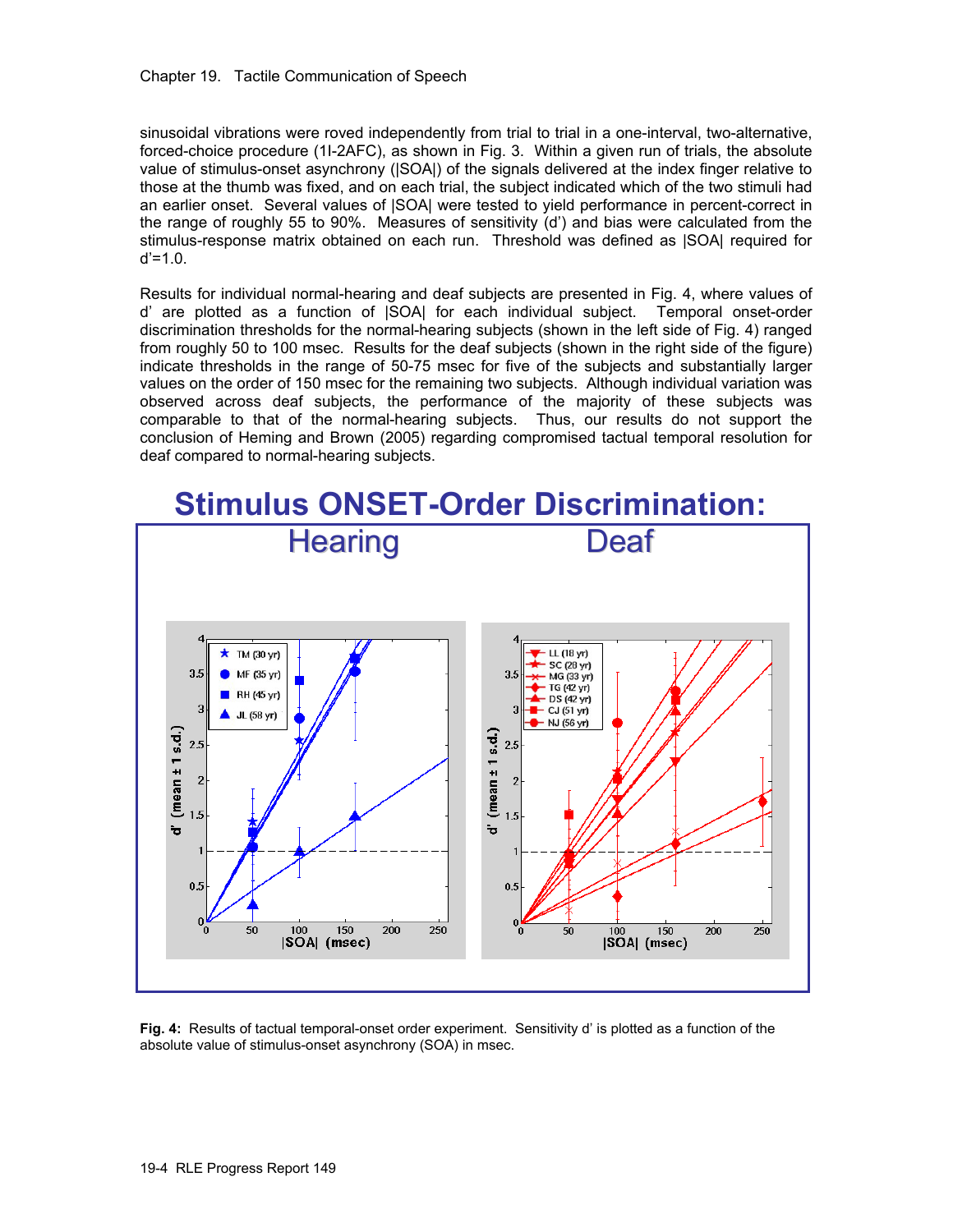### **Experiment 3: Tactual Temporal-Offset Order Discrimination**

The procedure for measuring tactual temporal-offset order discrimination was basically identical to that employed in the onset-order discrimination task described above, with exceptions that subjects were asked to judge which of the two stimuli had the later offset and that discrimination thresholds were measured as a function of stimulus-offset asynchrony (|SOFA|). The results of this experiment are presented in Fig. 5 for individual normal-hearing subjects (left side of the figure) and deaf subjects (right side). In general, offset-order thresholds were on the order of twice those of the onset-order thresholds. The range of thresholds across individual subjects was quite similar for normal-hearing and deaf subjects, with the most-sensitive subjects exhibiting thresholds of roughly 100 msec, ranging up to 250 msec for the least-sensitive subjects. Thus, there is no indication of differences in performance between normal-hearing and deaf subjects on this task.

Overall, our results do not support previous claims of compromised tactual temporal resolution in adults with profound, early-onset deafness. The temporal-resolution ability of deaf subjects appears to be sufficient to take advantage of envelope-onset asynchrony cues to consonant voicing in the development of tactual aids to lipreading.



**Fig. 5:** Results of tactual temporal-offset order experiment. Sensitivity d' is plotted as a function of the absolute value of stimulus-offset asynchrony (SOFA) in msec.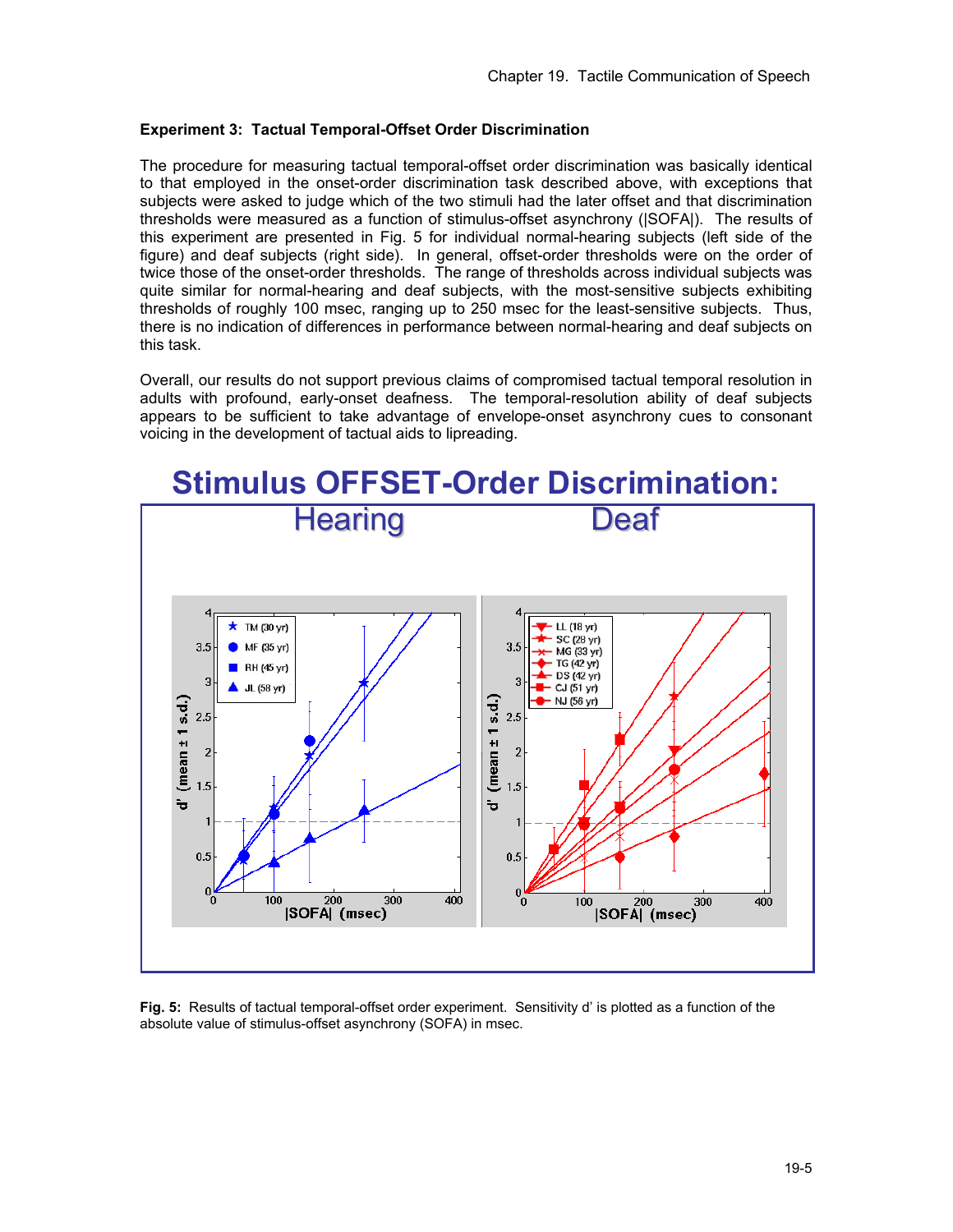Chapter 19. Tactile Communication of Speech

### **Perceptual Studies of the Integration of Auditory and Tactile Stimulation**

Research has been initiated to explore the perceptual interactions between auditory and tactile stimuli in a series of psychophysical studies (Wilson et al., 2007). This research is motivated by the observation that, in daily life, many sensory experiences are derived naturally from multisensory inputs. Numerous examples exist in the research literature demonstrating the influence of input from one sensory input over the perception of a stimulus in a second sensory modality. For example, the presence of an auditory signal can alter judgments regarding the intensity, numerosity, and motion of visual signals (Stein et al., 1996; Bhattacharya et al., 2002; Sekuler et al., 1997) or judgments of tactual texture (Jousmaki and Hari, 1988); vibrotactile stimulation can influence judgments of auditory loudness (Schurmann et al., 2004) or visual location (Spence et al., 1998); and the location of a visual stimulus can modify the perceived location of an auditory signal (as in the ventriloquism effect—see Woods and Recanzone, 2004). In the area of speech perception, the McGurk effect (McGurk and MacDonald, 1976) provides a powerful demonstration of the ability of visual cues derived from lipreading to influence the perception of auditory speech cues. Research has begun to unveil mechanisms for cross-modal interactions through single-cell recordings in animals (e.g., Stein and Meredith, 1993; Stein, 1998) as well as through imaging studies of cortical activity in animals and humans (Kayser et al., 2005; Molholm et al., 2002). Recent results provide evidence for multi-sensory convergence not only in the higher-order association areas of the cortex, but also at lower levels of cortical organization previously regarded as supporting primarily unisensory stages of processing (Schroder et al., 2003; Foxe and Schroeder, 2005; Schroeder and Foxe, 2005). From a structural and functional point of view, the neural circuitry of the brain demonstrates a variety of mechanisms for multisensory convergence (Schroeder and Foxe, 2004).

In the area of perceptual studies of auditory and tactile integration, previous research by Schurmann et al. (2004) examined whether the perceived loudness of a low-intensity 200-Hz auditory signal was enhanced by the simultaneous presentation of a 200-Hz vibrotactile stimulus delivered to the fingers. Subjects were instructed to adjust the level of a 200-Hz auditory probe tone to match a reference 200-Hz auditory tone presented in a background of white noise at 60 dB SL. The task was conducted under two conditions: auditory probe tone presented alone or with the simultaneous presentation of a 200-Hz vibrotactile stimulus at a level of roughly 26 dB SL. Averaged across nine normal-hearing subjects, the results indicated a decrease of roughly 12% (on the order of 1 dB) in the level of probe-tone adjustment when the vibrotactile signal was present compared to the auditory condition alone.

The goal of the current research was to obtain objective measurements of auditory-tactile interactions for near-threshold signals through psychophysical experiments conducted within the framework of signal-detection theory, using d-prime (d') as a measure of detectability. Our hypothesis states that if the auditory and tactile systems do integrate into a common neural pathway, then the d' measure of the two sensory stimuli presented simultaneously will be significantly greater than the d' measure of the individual sensory stimuli. Specifically, if the stimuli are judged independently of one another, the resulting d' will be close the root-squared sum of the individual sensory d' values. If, on the other hand, the stimuli are integrated into a single percept, the resulting d' will be close to the sum of the individual d' values.

### **Basic Experimental Design and Methods**

**Subjects:** The experiments reported here were conducted with normal-hearing subjects (age range of 20 to 48 years) screened for audiometric thresholds of 20 dB HL or better at the octave frequencies in the range of 125 to 8000 Hz.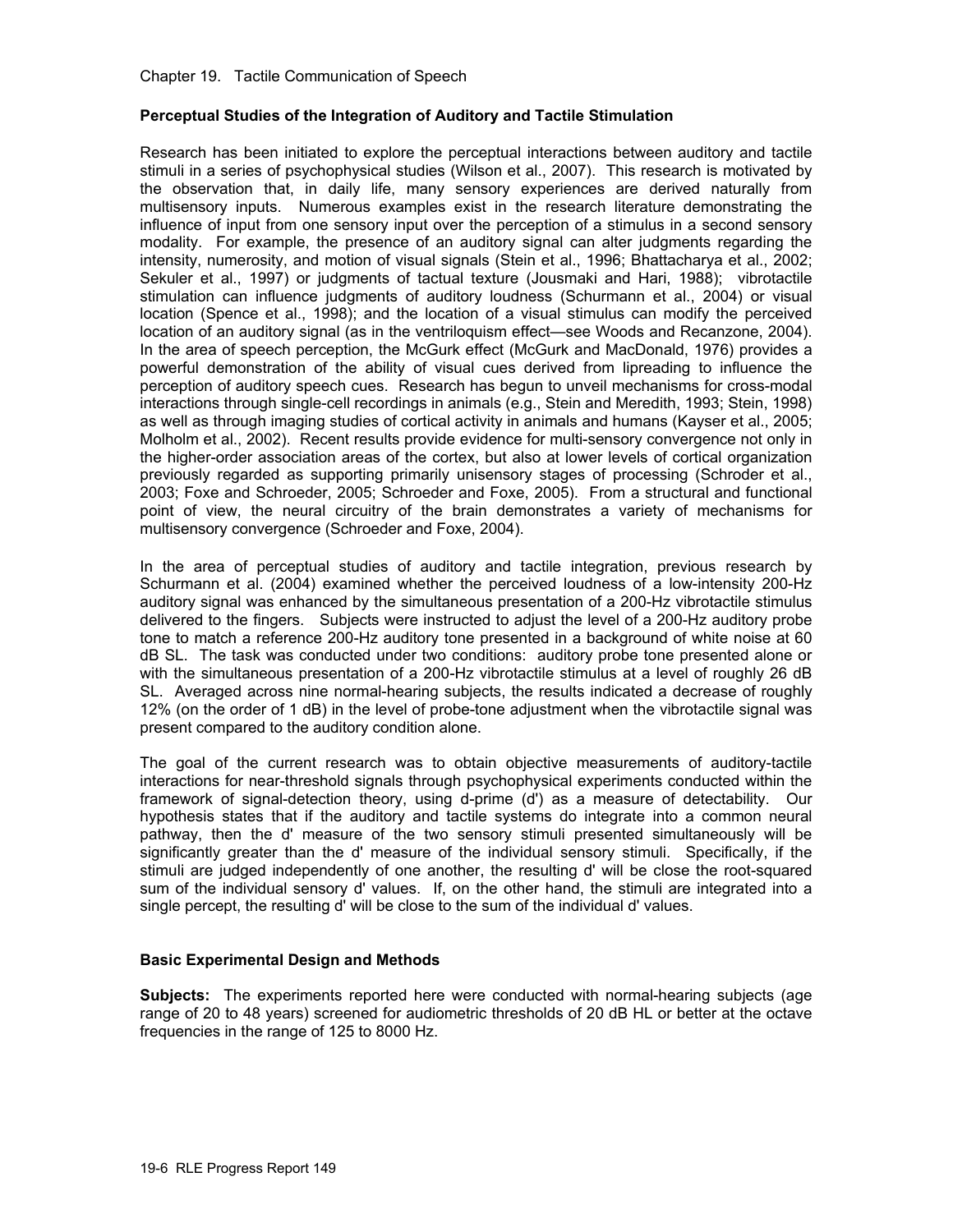**Procedures:** Detection thresholds were measured under three basic conditions (Auditory alone, Tactile alone, and Auditory plus Tactile) with the goal of comparing performance on the multisensory conditions with baseline performance measured within each of the unisensory modalities. The auditory stimuli were pure tones presented bilaterally over headphones in a background of white noise whose level was 50 dB SPL. The tactile stimulus was a 250-Hz sinusoid presented through a single-channel vibrator to the fingerpad of the left middle finger. All signals had a duration of 500 msec with 20-msec rise/fall times. A basic block diagram for the presentation of the auditory and tactile signals is provided in Figure 6.



**Figure 6**. Block Diagram for Delivery of Auditory and Tactile Stimuli

**Baseline Threshold Measurements:** Absolute-detection thresholds in each of the two unisensory modalities were first approximated using an adaptive 3-interval, 2-alternative, forcedchoice procedure whose adaptive rule (1-up, 2-down) estimates the level of the signal required for 70.7% correct detection. These threshold levels were then used in performing fixed-level experiments conducted with a 2-interval, 2-alternative forced-choice procedure with trial-by-trial correct-answer feedback. Measurements of d**'** were obtained from individual 75-trial runs conducted for Auditory Alone, Tactile Alone, and Auditory plus Tactile conditions (using the same stimulus levels as in the single-modality conditions). This set of baseline measurements was obtained at the start of each day of testing for each individual subject. Performance on the fixedlevel task was also repeated at the end of the sessions to determine if performance had remained stable throughout the session. Subjects whose thresholds showed substantial drift over the course of the session were terminated from the study after two such sessions.

Preliminary results have been obtained in experiments exploring the effects of the following properties in creating the Auditory plus Tactile conditions: (1) relative phase of a 250-Hz sinusoidal signal presented simultaneously to both modalities; (2) temporal asynchrony between the auditory and tactile stimulation; and (3) frequency of the auditory stimulus relative to the tactile stimulating frequency.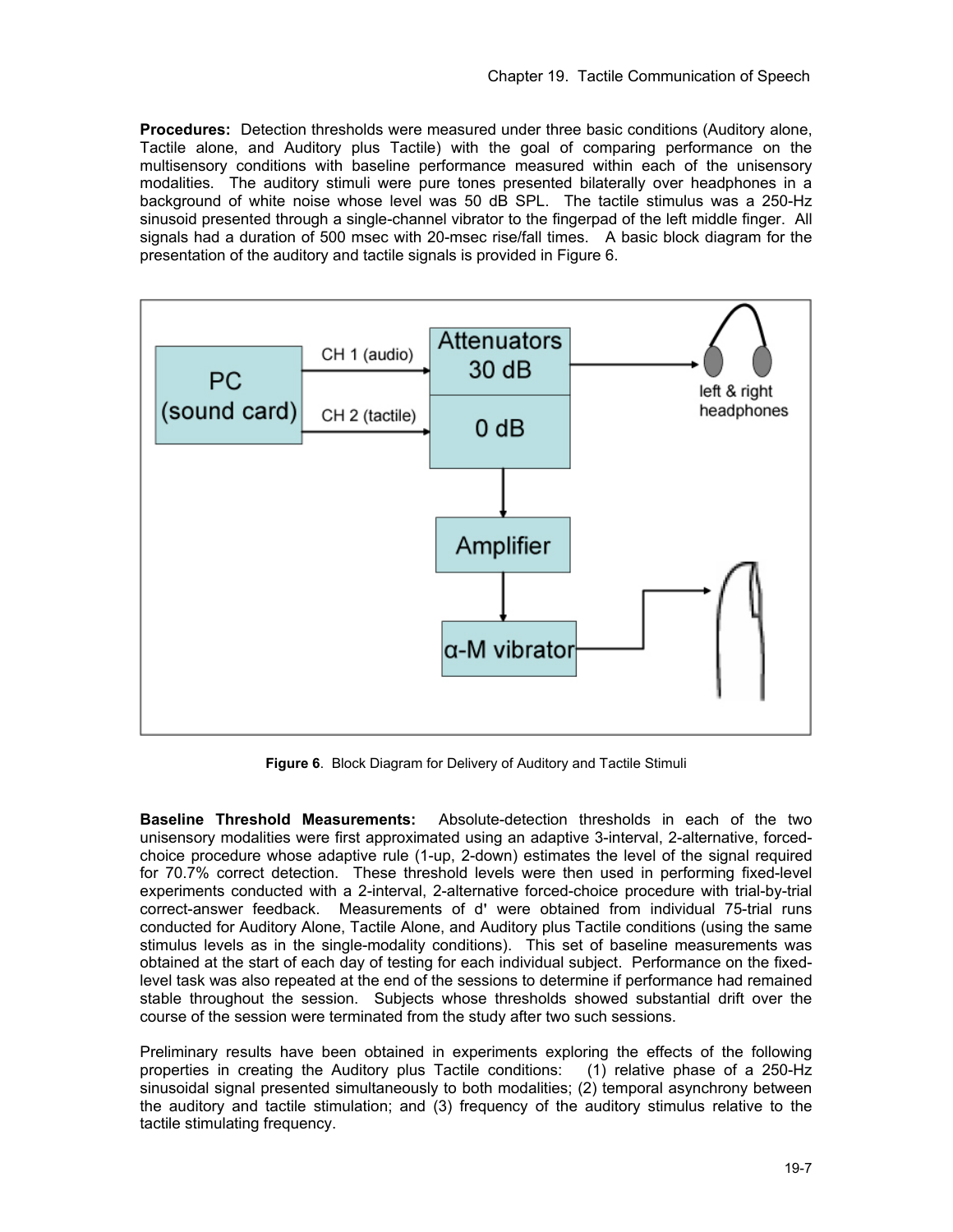### **Experiment 1: Effect of Phase**

Performance was measured on four different Auditory Plus Tactile conditions. In all four conditions, the auditory stimulus was a 250-Hz tone, the tactile stimulus was a 250-Hz vibration, and the onset of the auditory and tactile stimuli was simultaneous. The conditions differed in the phase of the tactile stimulus relative to the auditory stimulus, which took on values of 0, 90, 180, and 270 degrees. Presented here are data from 8 subjects with 4-8 sessions per subject.



Figure 7. Percent Correct and d-prime scores from 8 subjects, each with 4-8 sessions a piece. Error bars are one SEM.

Results are presented in Fig. 7 for the three baseline conditions of Auditory Alone, Tactile Alone, and Auditory plus Tactile (0 degrees relative phase) in terms of percent-correct scores (left) and d**'** scores (right). Also included in the right half of the figure are predicted results for Pythagorean summation and direct summation. The results indicate average performance of roughly 70% correct for each of the single-modality conditions compared to roughly 84% correct for the combined condition. The combined-condition performance exceeds the Pythagoreaon prediction, but is slightly smaller than the direct-sum prediction.

The effect of manipulating the phase of the tactile stimulus is shown in Fig. 8 where percentcorrect performance is shown on the left and d**'** scores on the right. The results presented here are a group average of all 8 subjects, and include 2 subjects who do not show a significant difference between their unisensory and multisensory stimuli responses. The results indicate that the combined-condition score falls in the range of roughly 82 to 85% correct regardless of relative phase, suggesting that the envelope of the signals (rather than their fine structure) plays a role in their interaction.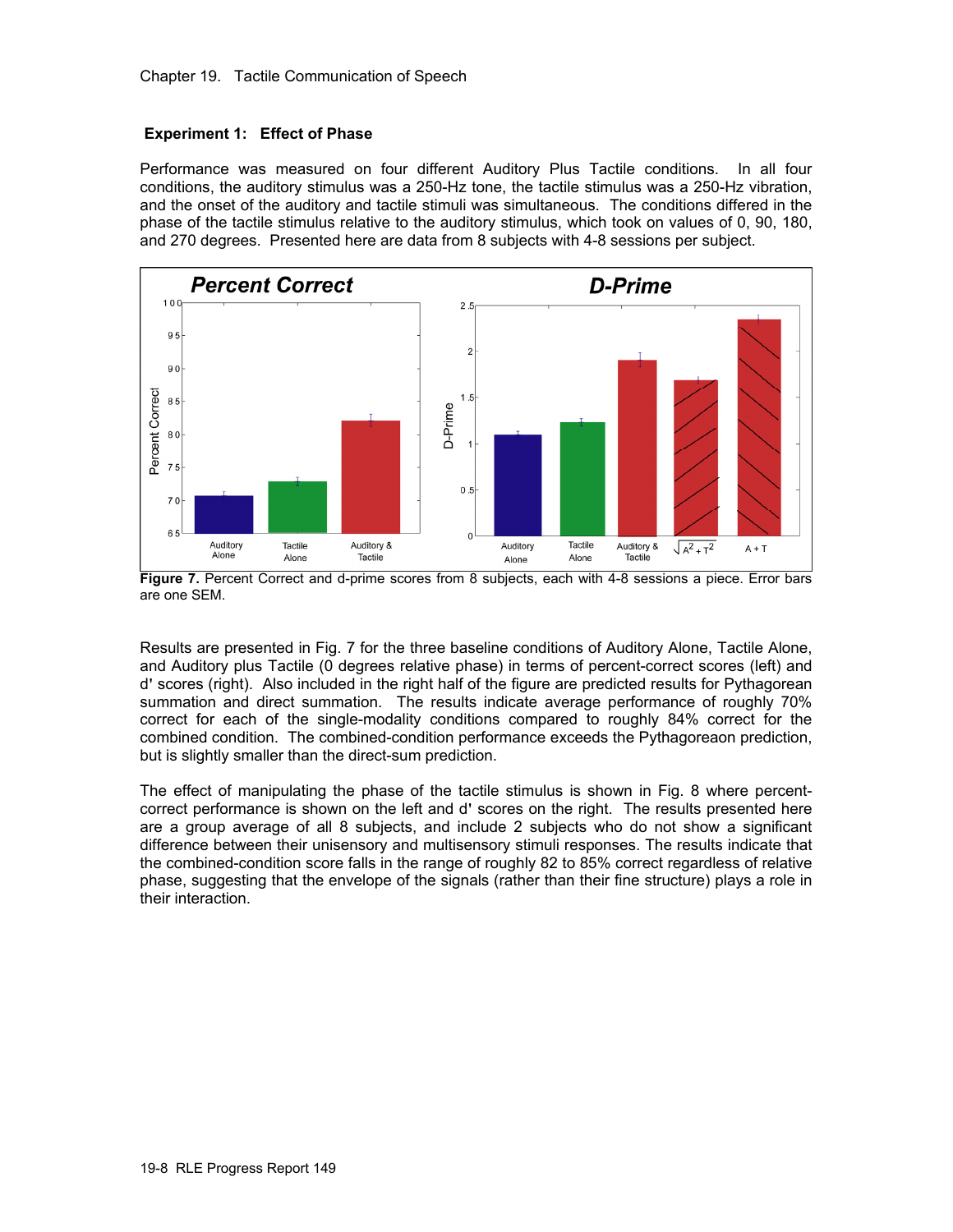

**Figure 8.** Effect of changing the relative phase between Auditory and Tactile stimuli. 8 Subjects, 4-8 runs per subject. Error bars are one SEM.

# **Experiment 2: Effect of Temporal Asynchrony**

This experiment explored the effect of increasing the time of onset of the second stimulus (either auditory or tactile 250-Hz signal with 0-degree phase) relative to the offset of the first stimulus in a combined-sense presentation (either Auditory followed by Tactile or Tactile followed by Auditory). This inter-stimulus interval (ISI) took on values of 0, 50, 100, 150, 200, and 250 msec. A complete set of preliminary results is currently available on only two subjects. The pattern of results emerging thus far indicates a somewhat different effect of ISI when the tactile stimulus is leading compared to when the auditory stimulus is leading. Specifically, when the tactile stimulus is presented first, performance on the small ISI values (i.e., 0, 50 and 100ms) is similar in magnitude to that obtained in the simultaneous multisensory condition, indicating possible continued integration of stimuli from the two modalities. On the other hand, when the auditory stimulus is presented first, the performance is similar at all values of ISI, and is consistent with the unisensory performance. These preliminary results suggest that the tactile stimulus has a longer time constant for neural persistence compared with the auditory stimulus, consistent with results obtained previously in temporal masking experiments (e.g., Gescheider & Migel, 1995).

### **Experiment 3: Effect of Frequency of Auditory relative to Tactile Stimulus**

In this experiment, different Auditory plus Tactile conditions were created by varying the frequency of the auditory stimulus while holding the he frequency of the tactile stimulus constant at 250 Hz. The onset time and starting phase of the auditory and tactile stimuli were always equivalent. The frequency of the auditory stimulus assumed values of 125, 250, 500, 1000, 1500, and 2000. Results have been obtained thus far on 3 subjects with approximately 2-6 sessions per frequency.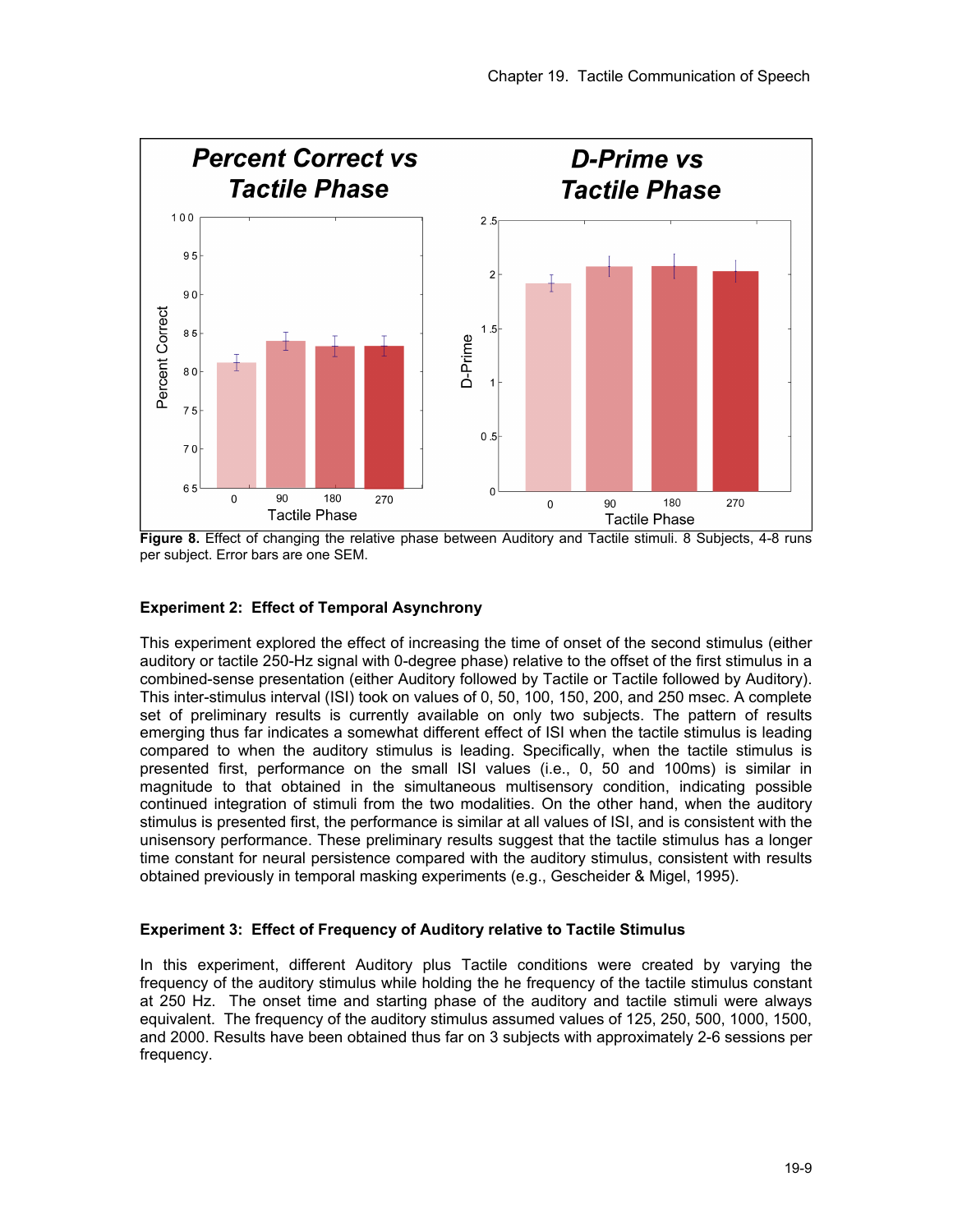

**Figure 11.** Effect of Changing the auditory frequency while holding the tactile frequency constant at 250 Hz. 3 subjects, 2-6 sessions a piece per frequency. Error bars are one SEM.

Performance on the combined Auditory plus Tactile condition is shown in Fig. 11, where percentcorrect score (right side of figure) and d' (left side of figure) are shown as a function of the frequency of the auditory stimulus. Results averaged over three subjects indicate that performance remains fairly constant at roughly 85% correct for auditory frequency values in the range of 125 to 250 Hz, with a decline in performance first noted at 500 Hz. Above 1000 Hz, performance decreases rapidly with frequency, dropping to roughly 76% correct at 2000 Hz. The frequency effect observed here suggests that optimal integration occurs when the auditory frequency lies within the frequency-response characteristic of the tactile sense (which is most sensitive at 250 Hz and decreases at frequencies above 500 Hz).

Research is continuing in this area both to complete data collection in the preliminary studies described above and to initiate work concerned with auditory-tactile integration effects for other tasks (such as intensity discrimination) and for hearing-impaired as well as normal-hearing subjects. In addition, experiments are being planned to examine the role of temporal masking effects in cross-modal integration.

# **Publications**

Israr, A., Tan, H.Z., Reed, C.M. (2006). "Frequency and Amplitude Discrimination along the Kinesthetic-Cutaneous Continuum in the Presence of Masking Stimuli," Journal of the Acoustical Society of America, 120, 2789-2800.

Reed, C.M., and Delhorne, L.A. (2007). "A Study of the Combined Use of a Hearing Aid and Tactual Aid in an Adult with Profound Hearing Loss," The Volta Review, 106(2), 171-193.

Tan, H.Z., Srinivasan, M.A., Reed, C.M., and Durlach, N.I. (2007). "Discrimination and Identification of Finger Joint-Angle Positions using Active Motion," ACM Transactions on Applied Perception, 4(2), in press.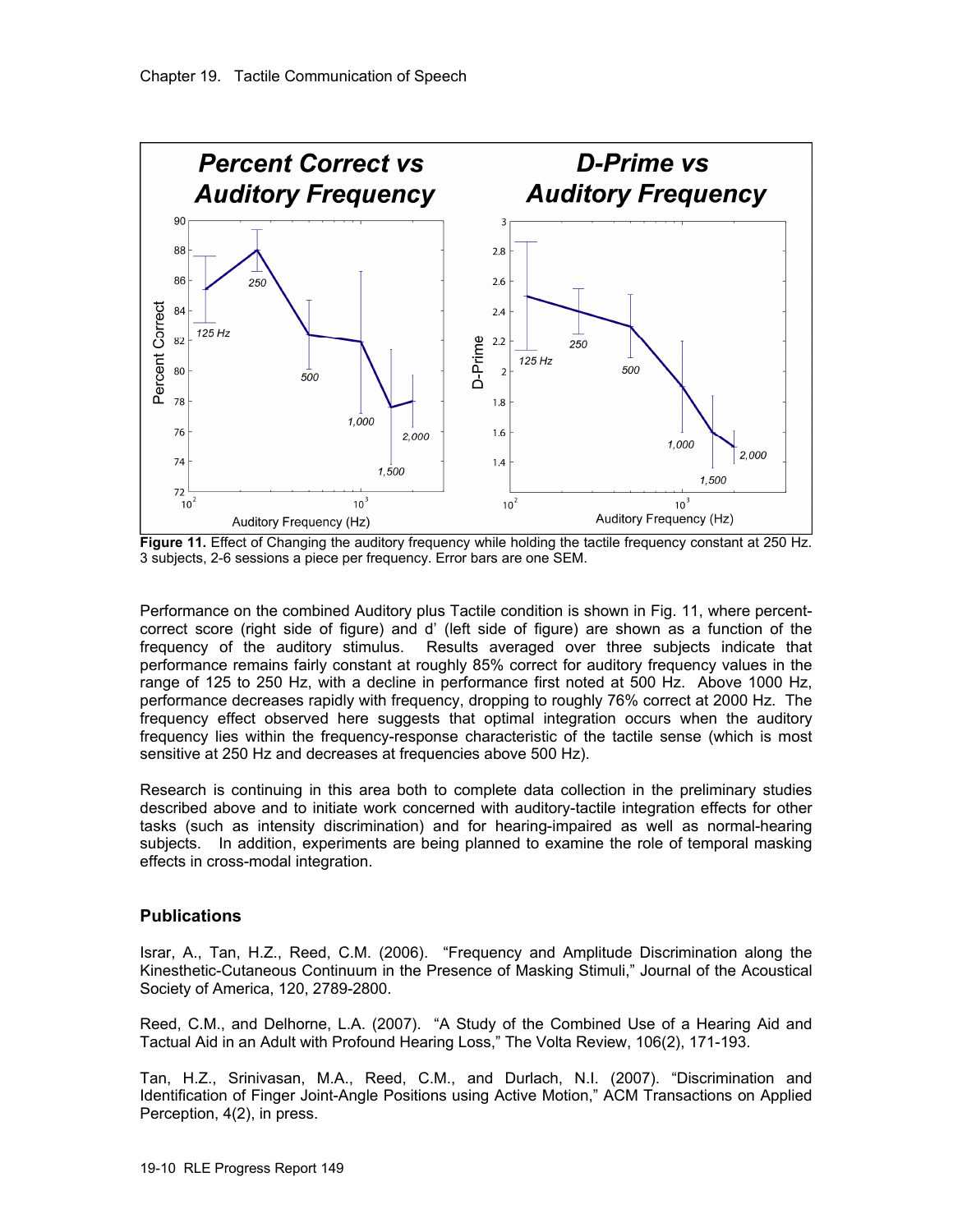Yuan, H., Reed, C.M., and Durlach, N.I. (2006). "Tactual Temporal-Onset Order Discrimination: Effects of Frequency and Site of Stimulation," Journal of the Acoustical Society of America, 120, 375-385.

### **Meeting Papers, Presented**

Moallem, T., Reed, C.M., and Braida, L.D. (2007) "Measures of Tactual Detection and Temporal Resolution in Deaf Adults," Ninth International Sensory Aids Conference (ISAC-03), Portland, ME, May 17.

Reed, C.M. (2007). "Research into Tadoma: What Can We Learn?," Ninth International Sensory Aids Conference (ISAC-03), Portland, ME, May 17.

Wilson, E.C., Braida, L.D., and Reed, C.M. "Auditory-Tactile Integration: A Perceptual Study," Ninth International Sensory Aids Conference (ISAC-03), Portland, ME, May 17.

### **References**

Bhattacharya, J., Shams, L., and Shimojo, S. (2002). "Sound-induced illusory flash perception: Role of gamma band responses," NeuroReport 13, 1727-1730.

Bolanowski S. J., Gescheider, G. A., Verrillo, R. T., and Checkosky, C. M. (1988). "Four channels mediate the mechanical aspects of touch," Journal of the Acoustical Society of America 84, 1680-1694.

Brughera, A. (2002). Upgrade of the Tactuator Computer, DSP, and Control System. Sensory Communication Group, Research Laboratory of Electronics, MIT, Cambridge, MA.

Foxe, J.J. and Schroeder, C.E. (2005). "The case for feedforward multisensory convergence during early cortical processing," NeuroReport 16(5), 419-423.

Gescheider, G.A., and Migel, N. (1995). "Some temporal parameters in vibrotactile forward masking," Journal of the Acoustical Society of America, 98, 3195-3199.

Jousmäki, V. and Hari, R. (1998). "Parchment-skin illusion: sound-based touch," Curr. Biol. 8, 190.

Heming, J.E., and Brown, L.N. (2005). "Sensory temporal processing in adults with early hearing loss," Brain and Cognition 59, 173-182.

Kayser, C. Petkov, C.I, Augath, M., and Logothetis, N.K. (2005). "Integration of touch and sound in auditory cortex," Neuron 48, 373-384.

McGurk, H., and MacDonald, J. (1976). "Hearing lips and seeing voices," Nature 264, 746-748.

Molholm, S., Ritter, W., Murray, M.M.,Javitt, D.C., Schroeder, C.E., and Foxe, J.J. (2002). "Multisensory auditory-visual interaction during early sensory processing in humans: a highdensity electrical mapping study," Cognitive Brain Research 14, 115-128.

Moallem, T., Reed, C.M., and Braida, L.D. (2007) "Measures of Tactual Detection and Temporal Resolution in Deaf Adults," Ninth International Sensory Aids Conference (ISAC-03), Portland, ME, May 17.

Parachuru, L. (2003). "Temporal-Order Discrimination through the Tactual Sense: Effects of Variations in Signal Amplitude and Duration," Undergraduate Final Paper, MIT, May 2003.